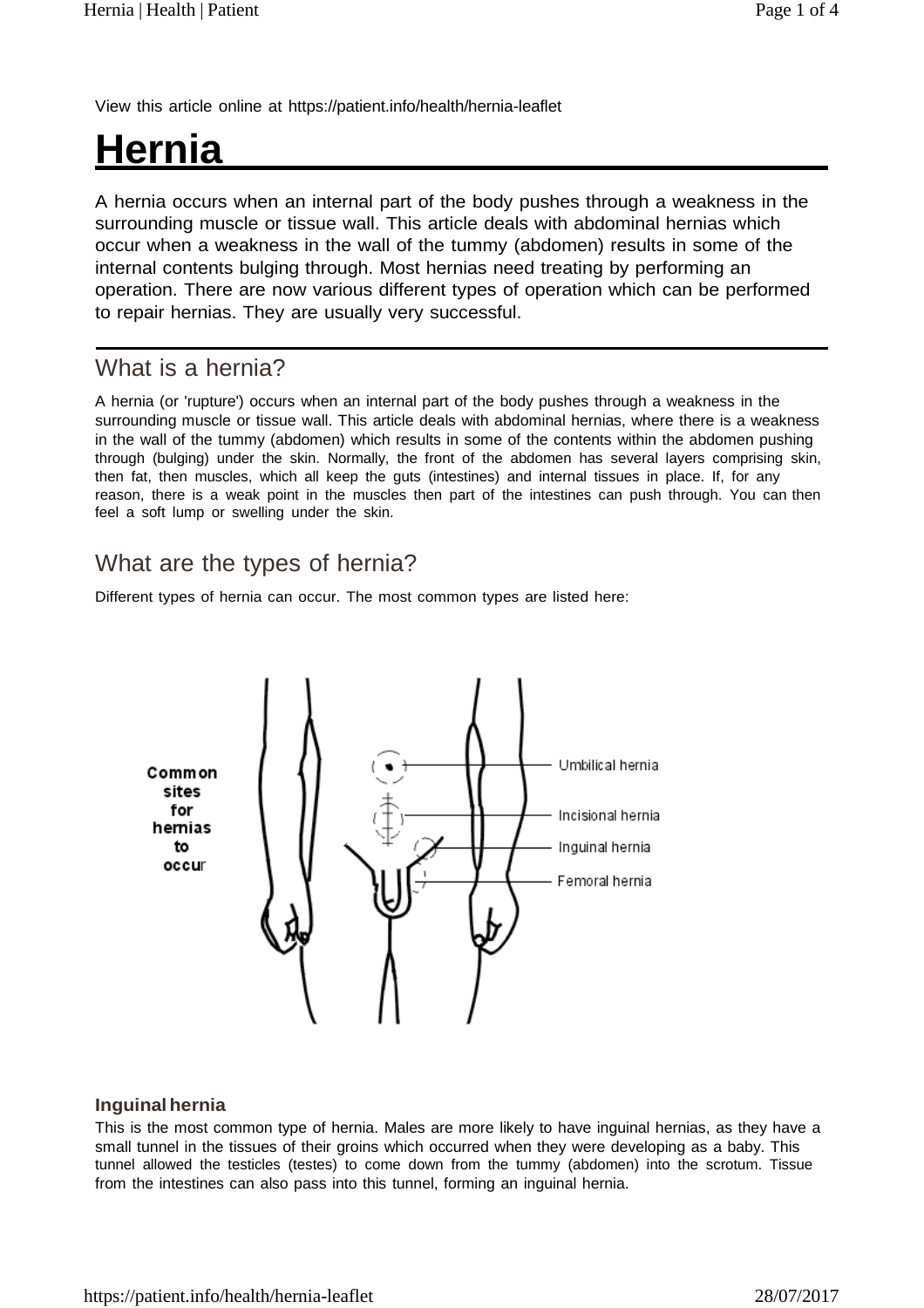There are two main types: indirect hernias, which are usually congenital and common in boys, and direct hernias, which are more common in adult men. They can occur in both sides of the body.

## **Femoralhernia**

This also occurs when some tissue pushes through in the groin, a little lower down than where an inguinal hernia occurs. They occur more commonly in women. They tend to be smaller than inguinal hernias

## **Incisionalhernia**

This occurs when tissue pushes through a previous scar or wound. They are more common if you have had a scar in the past that has not healed well. For example, if the wound had an infection after the operation. They usually occur within two years of having an operation.

### **Umbilical and paraumbilical hernias**

These occur when some tissue pushes through the abdomen near to the belly button (umbilicus). Umbilical hernias can be present from birth and in most cases the hernia goes back in and the muscles re-seal on their own before the baby is 1 year old. They will generally be repaired if they persist beyond 5 years of age or if they are very large.

Umbilical hernias may develop in adults with being overweight (obesity) and excessive accumulation of fluid within the peritoneum of the abdomen. The peritoneum is a lining of the abdomen and consists of two layers, one which lines the abdominal wall and the other which covers the organs in the abdomen.

Paraumbilical hernias occur in adults and appear above the umbilicus. Although they are generally small, they usually need repairing because there is a risk of intestines contained within them becoming strangulated (see below).

## Who develops hernias?

Hernias in adults may arise as a result of the strain which raises the pressure in the tummy (abdomen), causing a weakness or tear in the abdominal wall. This can be caused by:

- Persistent coughing.
- Being overweight or pregnant.
- Lifting, carrying or pushing heavy loads.
- Straining on the toilet.

Inguinal hernias are more common in males, whereas femoral and umbilical hernias are more likely to occur in females.

## What are the symptoms?

Sometimes a hernia is noticed after a strain - for example, after lifting a heavy object. Sometimes one may develop for no good reason and you may simply notice a small lump, usually in the groin area. Usually, at first, the lump can be pushed back but may pop out after straining again. Coughing is a common strain that brings them out. The swelling often disappears when you lie down.

Hernias are not usually painful but many people feel an ache over a hernia, which worsens after doing any activity. In time, they might become bigger as the gap in their muscle or ligament tissue becomes larger. Sometimes, in men, they track down into the scrotum.

## Why do they need treatment?

Although having a hernia is not usually a serious condition, and may not require treatment, at times treatment to fix it may be advised for two reasons: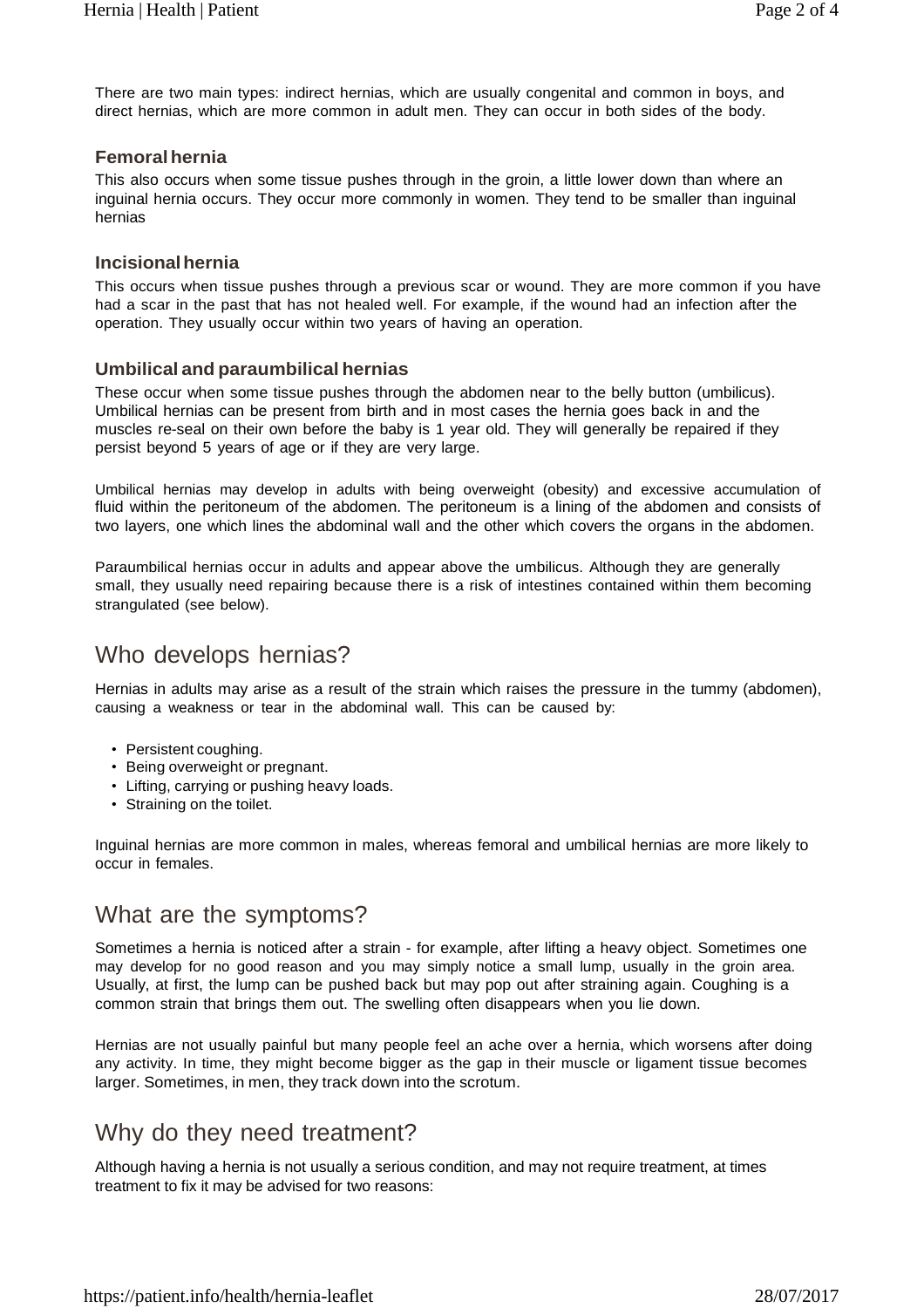- It may gradually become bigger and more uncomfortable.
- There is a small chance it might strangulate. A hernia strangulates when too much bowel (intestine) comes through the gap in the muscle or ligament and then it becomes squeezed. This can cut off the blood supply to the portion of intestine in the hernia. This can lead to severe pain and some damage to the part of the intestines in the hernia. A strangulated hernia is uncommon and is usually dealt with by emergency surgery. However, it is preferable to have the hernia fixed by routine rather than by emergency surgery.

The risk of strangulation is greater with a femoral hernia than with an inguinal hernia. The risk is also greater with smaller hernias.

## How are hernias repaired?

A hernia can be fixed by a small operation. Wearing a support (truss) was a method used in the past but is now not recommended.

A hernia repair is one of the most common operations performed by surgeons. It is very common for people to have their hernia repaired as a day case so that there is no need to stay overnight in hospital. A hernia can either be repaired under a local or a general anaesthetic. This will depend on the actual type of operation needed.

The type of operation will depend on the type of hernia that you have. A brief overview is given below. There are now various different ways of repairing a hernia, which will depend on many factors. For example, the type of hernia, the size of the hernia and your general health. Your surgeon will be able to discuss the type of operation with you in more detail.

#### **Inguinal hernia repair**

This can be done by opening the tummy (abdomen) or by a 'keyhole' operation. The keyhole option is becoming more popular with surgeons as the recovery is quicker compared to having an open operation. However, research suggests that there is little difference in complication rates between the two procedures. The keyhole operation is performed through three tiny cuts, the largest of which is only around 1.5 cm in size.

It is more common that inguinal hernias be repaired by using a mesh. This is a thin sheet of material which is usually stitched or glued over the hole of the hernia. This has been shown to be stronger and more effective than sewing the edges of the hole together for inguinal hernias. With time, the mesh safely becomes incorporated into the muscle layer, which results in a very strong, permanent repair.

#### **Femoral hernia repair**

As the hole through which a femoral hernia has to pass is very tight, there is a significant chance that any bowel that passes into it will become strangulated. This means that a femoral repair should be repaired early. Like inguinal hernias, femoral hernias are usually repaired using a mesh although some surgeons favour open repair.

### **Incisional hernia repair**

Incisional hernias vary enormously in size, which means that treatment may differ depending on the size of the incisional hernia. Again, a mesh is usually used, especially for larger hernias.

### **Umbilical and paraumbilical hernia repair**

Smaller hernias are usually repaired by an operation which simply closes the defect with stitches. However, umbilical and parumbilical hernias over 2 cm in length are usually repaired by using a mesh.

Newer techniques mean that people tend to be off work for much shorter periods than in the past. Even workers in heavy work can often be back in two weeks. The operation is usually very successful. However, hernias can return (recur) in a small number of people, when a further operation may be advised.